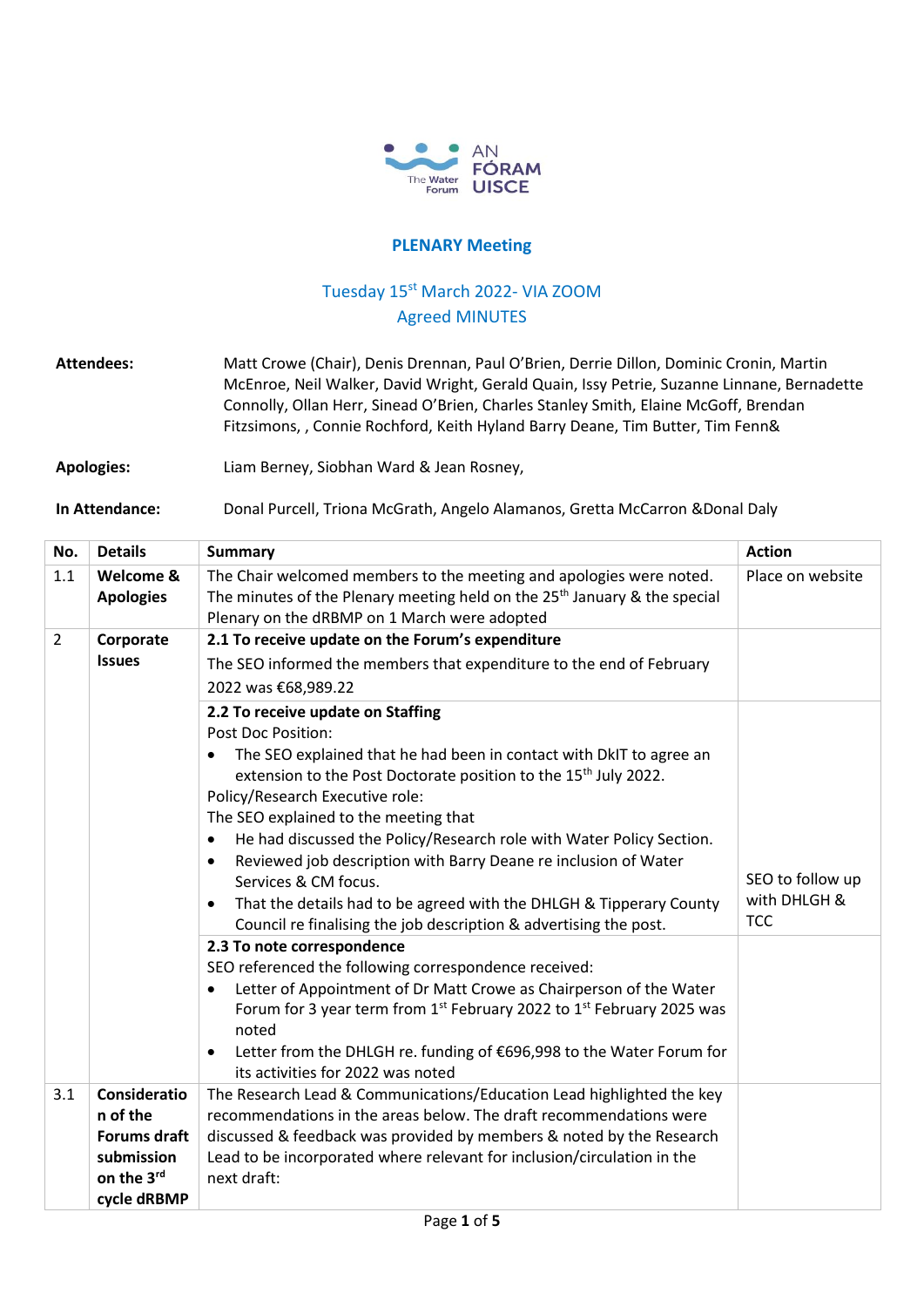| No. | <b>Details</b> | <b>Summary</b>                                                                                                                              | <b>Action</b> |
|-----|----------------|---------------------------------------------------------------------------------------------------------------------------------------------|---------------|
|     |                | Forestry<br>$\bullet$                                                                                                                       |               |
|     |                | High Status Water bodies                                                                                                                    |               |
|     |                | Peatlands<br>٠                                                                                                                              |               |
|     |                | Aquaculture<br>$\bullet$                                                                                                                    |               |
|     |                | <b>Transitional/coastal Waters</b>                                                                                                          |               |
|     |                | <b>Discussion on Forestry:</b>                                                                                                              |               |
|     |                | Agree with transparency, lead with recommendations that all Hydro-                                                                          |               |
|     |                | for report is implemented. Request an explanation for why it is not                                                                         |               |
|     |                | happening.                                                                                                                                  |               |
|     |                | Include cessation of planting on acid sensitive upland catchments.<br>$\bullet$                                                             |               |
|     |                | Training on pip maps by EPA. EPA or Lawpro could provide training.<br>Need to work out how the Forum engages with other agencies, to ensure |               |
|     |                | this training happens.                                                                                                                      |               |
|     |                | Catchment scale assessments of cumulative impacts of forestry.                                                                              |               |
|     |                | Should recommend the resources are put in place.                                                                                            |               |
|     |                | Without forestry in peatlands means we will be off target for forestry                                                                      |               |
|     |                | objectives.                                                                                                                                 |               |
|     |                | Point is good that we need a map of where is suitable for forestry.<br>$\bullet$                                                            |               |
|     |                | Might strengthen this point, i.e. Forest Zoning.                                                                                            |               |
|     |                | <b>Discussion on Aquaculture</b>                                                                                                            |               |
|     |                | Members expressed some concern re suggesting changes where the<br>٠                                                                         |               |
|     |                | members don't know the implications for the aquaculture sector                                                                              |               |
|     |                | There should be an aquaculture/fisheries rep on the Forum<br>٠                                                                              |               |
|     |                | Open net subject to escapees and mixing with wild salmon, this can be<br>$\bullet$                                                          |               |
|     |                | put on land to prevent disease and escapees, still producing salmon on                                                                      |               |
|     |                | land. Cages at sea can be moved on land and fish produced there.<br>In Scotland, hundreds more than here, operate off Scotland,             |               |
|     |                | pushing to get more licences. Bridge too far for Forum to                                                                                   |               |
|     |                | recommend ending industry that is more extensive elsewhere.                                                                                 |               |
|     |                | Conflict of interest between aquaculture and angling.                                                                                       |               |
|     |                | Similar to forestry sector, need WFD assessments for aquaculture                                                                            |               |
|     |                | licencing is needed. Call for stronger regulation and enforcement                                                                           |               |
|     |                | of salmon farms.                                                                                                                            |               |
|     |                | Bringing the aquaculture systems to land will probably not work.<br>$\bullet$                                                               |               |
|     |                | More information is needed for this.<br>Suggest to get someone in to present on this topic in the future for<br>$\bullet$                   |               |
|     |                | members to get a better understanding.                                                                                                      |               |
|     |                | Vets can close down a meat factory, we need this sort of oversight                                                                          |               |
|     |                | for open cage aquaculture as well. A step up in regulation is                                                                               |               |
|     |                | needed.                                                                                                                                     |               |
|     |                | Needs WFD specific assessment of licencing, assess new & current                                                                            |               |
|     |                | licenced farms to ensure they are operating correctly, monitoring                                                                           |               |
|     |                | point needs to be made and tied back to marine monitoring.<br>Seek to get more information on this, IFI and further engagements on this     |               |
|     |                | going forward as plan develops, we can make additional recommendations                                                                      |               |
|     |                | later. Idea of speaking with the Scottish salmon industry as well.                                                                          |               |
|     |                | <b>Discussion on HSWB:</b>                                                                                                                  |               |
|     |                | Good to emphasise need for actions, need ICM approach, control of                                                                           |               |
|     |                | unregulated activities is needed as well. Land drainage is an issue,                                                                        |               |
|     |                |                                                                                                                                             |               |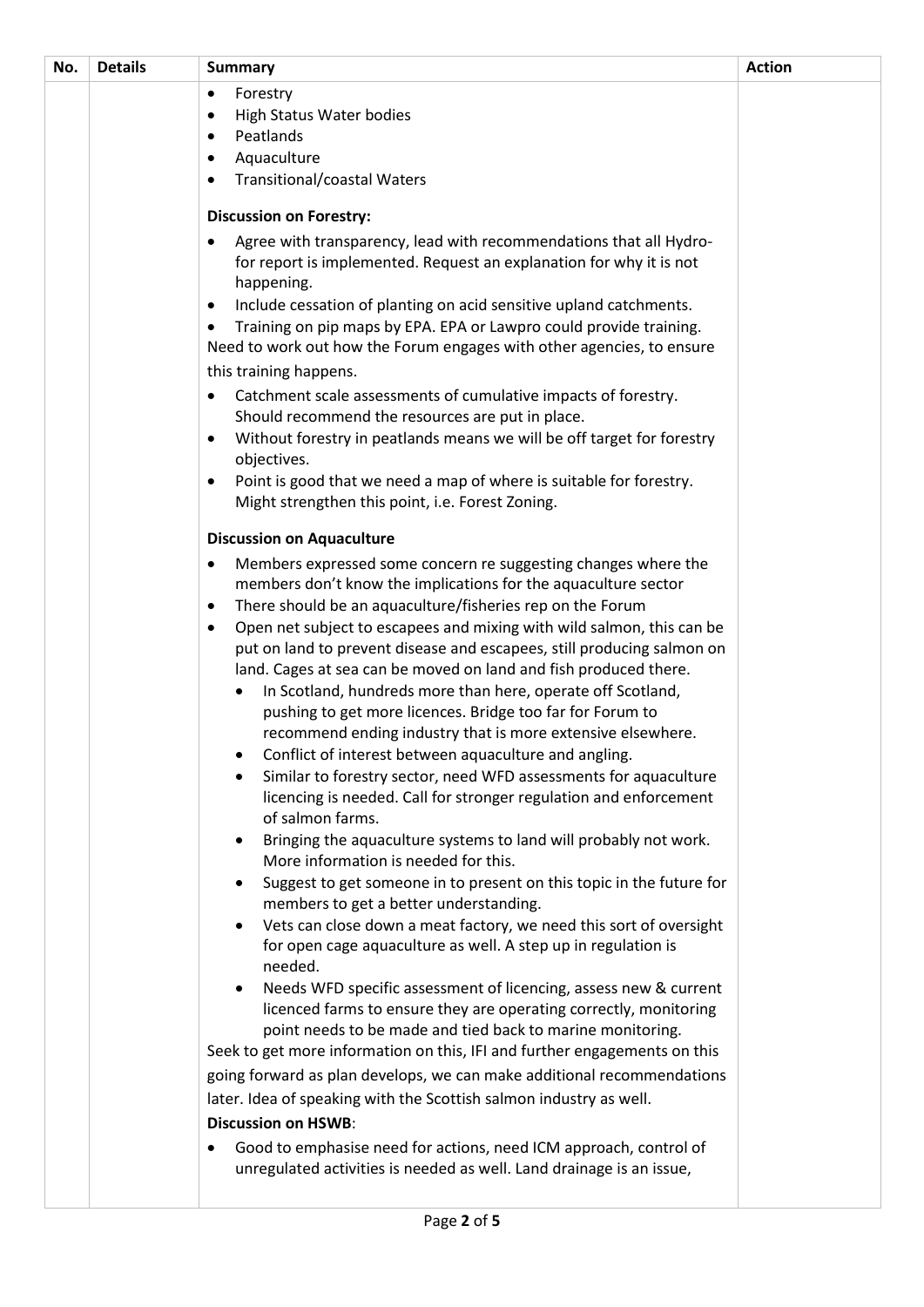| No. | <b>Details</b> | <b>Summary</b>                                                                                                                 | <b>Action</b> |
|-----|----------------|--------------------------------------------------------------------------------------------------------------------------------|---------------|
|     |                | strongly recommend urgent is included to this. Last pristine sites. No                                                         |               |
|     |                | emphasis on measures,                                                                                                          |               |
|     |                | only 20 pristine sites, should be some sort of emphasis on those 20<br>$\bullet$                                               |               |
|     |                | sites should be included.                                                                                                      |               |
|     |                | Resources focused towards a plan of actions, focused on measures                                                               |               |
|     |                | needs to be added.                                                                                                             |               |
|     |                | Very specific action plans for each waterbody, to address the<br>$\bullet$                                                     |               |
|     |                | multiplicity of pressures.                                                                                                     |               |
|     |                | Scale up monitoring and increasing community engagement.                                                                       |               |
|     |                | <b>Discussion on Transitional/coastal Waters</b>                                                                               |               |
|     |                | Lack of data on waterbodies needs to be addressed as it is a large                                                             |               |
|     |                | proportion that are in review.                                                                                                 |               |
|     |                | Transitional has seen the greatest declines in the last 2 rbmp, need<br>$\bullet$                                              |               |
|     |                | attention, no work in the PAAs on transitional waters.                                                                         |               |
|     |                | Major impacts on estuarine waters is nutrients, river nutrients,                                                               |               |
|     |                | discharges from boats and have an action plan for each element.                                                                |               |
|     |                | Targeted measures, coastal specific measures, dredging, shipping,<br>$\bullet$                                                 |               |
|     |                | seaweed harvesting etc.<br>Specific regarding policy coherence, MSFD links need to be integrated,                              |               |
|     |                |                                                                                                                                |               |
|     |                | No data on coastal, because DAFM did not release information to<br>allow monitoring, need WFD specific monitoring data to make |               |
|     |                | progress. Strong on proper integration and proper monitoring.                                                                  |               |
|     |                | Would like a strong submission on this, needs further work.                                                                    |               |
|     |                | The Chair highlighted the need to engage with the EPA national monitoring                                                      |               |
|     |                | programme, give a greater understanding of the issues. Need to identify                                                        |               |
|     |                | smart approaches. Excellent work done using satellite imagery to monitor                                                       |               |
|     |                | lakes in the past.                                                                                                             |               |
|     |                | <b>Discussion on Peatlands</b>                                                                                                 |               |
|     |                | Should not allow planting on peat soils, lets off GHG, not carbon                                                              |               |
|     |                | friendly, rewetting land, paludiculture can be done, reduced cattle                                                            |               |
|     |                | numbers, but planting trees on wet peatlands, do not agree with this                                                           |               |
|     |                | recommendations.                                                                                                               |               |
|     |                | Louth planning to build ring road around Ardee on wetlands, AFU<br>$\bullet$                                                   |               |
|     |                | needs to recommend road are not built on wetlands.                                                                             |               |
|     |                | Rewetting, huge issue for farmers growing forestry on peat soils, major<br>$\bullet$                                           |               |
|     |                | compensation needed for agriculture, due to land value change.                                                                 |               |
|     |                | Include a linkage back to hydromorphology to have WFD specific<br>$\bullet$                                                    |               |
|     |                | assessments for land drainage and drainage of peat. Not averse to                                                              |               |
|     |                | farmers well compensated.                                                                                                      |               |
|     |                | Rewetting, no proposals so hard for us to recommend this without<br>$\bullet$                                                  |               |
|     |                | knowing compensation levels etc. If farmers are going to devalue land,                                                         |               |
|     |                | need to know compensations                                                                                                     |               |
|     |                | Need to plant trees, do not know where the land will come from. Do<br>$\bullet$                                                |               |
|     |                | not know how the land will be made available.                                                                                  |               |
|     |                | Where are we at with the Bord na Mona plans in the second cycle?<br>٠                                                          |               |
|     |                | Afforestation, willow growing naturally on restored peatlands, natural<br>$\bullet$<br>regeneration, not harvested forestry    |               |
|     |                | Need a proper plan of how rewetting should be done on bogs and<br>$\bullet$                                                    |               |
|     |                | farmland, that makes sense for everyone. Compensation and using                                                                |               |
|     |                | scientific evidence to do this. Use research and EU projects to develop                                                        |               |
|     |                | this.                                                                                                                          |               |
|     |                | Recommendations:                                                                                                               |               |
|     |                | Start with ask for an update on waterbodies at risk                                                                            |               |